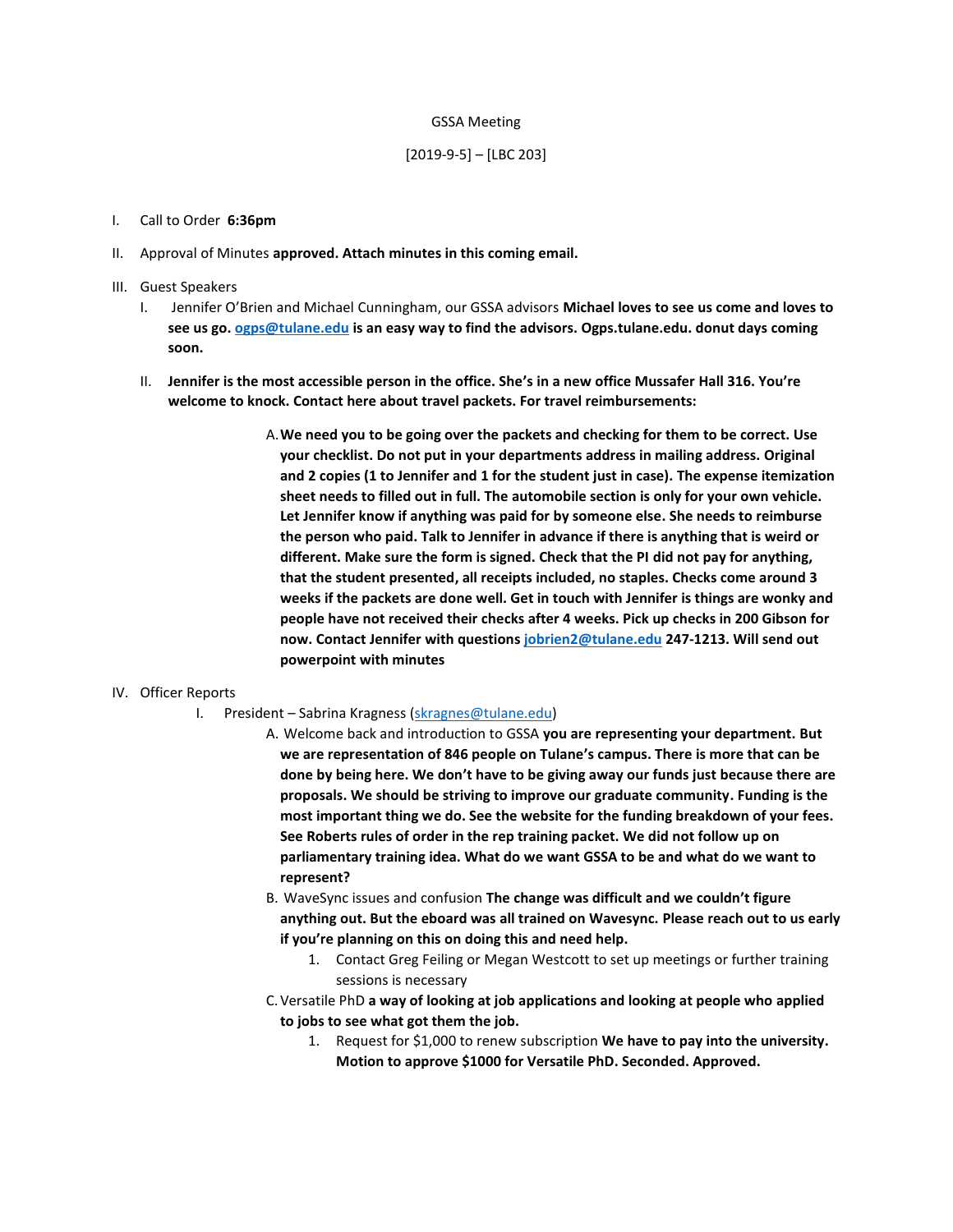- D. SLA Graduate Studies Committee needs two non-voting reps to sit on committee **meet once a month with dinner. Lee Hedgepeth (hhedgepeth@tulane.edu) and Maura Sullivan (msullivan3@tulane.edu)**
- E. Need 3 volunteers to be GAPSA senators for this academic year **meets once a month and interacts with all other professional schools. Alternates between uptown and downtown. Caitlin Ducat, Lee Hedgepeth and ?**
- F. Fall meeting dates
	- 1. **Monday**, Oct. 7th in Rechler LBC 202
	- 2. **Monday**, Nov. 18th in Qatar LBC 212
	- 3. **Wednesday**, Dec. 4th in Qatar
- II. Vice President Sophie Delsaux [\(sdelsaux@tulane.edu\)](mailto:sdelsaux@tulane.edu)
	- A. Trivia request: 9/26 10/17 12/5 1/30 3/12 4/16: \$6000 (\$1000x6) **still at Bruno's. Motion to approve 3 fall dates. Seconded. Approved.**
	- B. Fall welcome mixer: 9/20 request \$3000 **in Kendall-Cram. We have increased the budget for wine and food. Motion to approve \$3000 for fall welcome mixer. Seconded. Approved.**

Bring your own board games! We are also going to have an icebreaker game to help with mingling.

- C. Solidarity Tulane: if you want to share ideas about affordable healthcare and social improvement within the university, get in touch with solidarity tulane: solidaritytulane@gmail.com
- D. Graduate diversity committee: is somebody very enthusiastic about Diversity issues at Tulane who wants to become the GSSA representatives? **Udita [\(umukherjee@tulane.edu\)](mailto:umukherjee@tulane.edu) and maybe Maura Sullivan (msullivan3@tulane.edu)**
- E. one time coffee event to welcome new grad students and offer support/advice for grad school and the possibility for them to meet new friends. request \$100 for coffee and snack. If it is popular, we can make it a thing. **Motion. seconded. Approved.**

#### III. Treasurer - Hannah Aziz [\(haziz@tulane.edu\)](mailto:haziz@tulane.edu)

- A.Office hours: TBD
- B.2019-2020 proposed budget approved at Finance Committee Meeting and at the last GAPSA assembly meeting of 2018-2019
- C. Fall 2019 Travel funded at 70%; OGPS received \$100 each **there are a handful of students not covered by GSSA for other PhDs.**
- D.Travel funding request deadline extended to 8pm instead of 5pm for this year only
- E. WaveSync tutorial/powerpoint on how to fill out reimbursement forms **See powerpoint with minutes. Wavesync.tulane.edu. Email Hannah if you have a packet to give to her until office hours are determined. Entertainment Reimbursement = Event reimbursement. Student affairs sign the speaker contract.**
- F. Using Jennifer's or Briana's old computer for now (surplus)
- G.Buy a new computer/discretionary money/digital vote **motion to earmark \$800 with the leftover going back. Seconded. Approved.**
- H.We have **\$2,716.74** in the bank for operating supplies **for future maybe we should use discretionary fund instead of operating supplies etc.**
- I. Event planning/requests resources **Jennifer, handbook, short info sheet**
- J. Currently we have **\$46,487.93** in the bank for events.
- K.We have **\$7,063.52** for speakers
- L. Thus, **\$53,551.45** total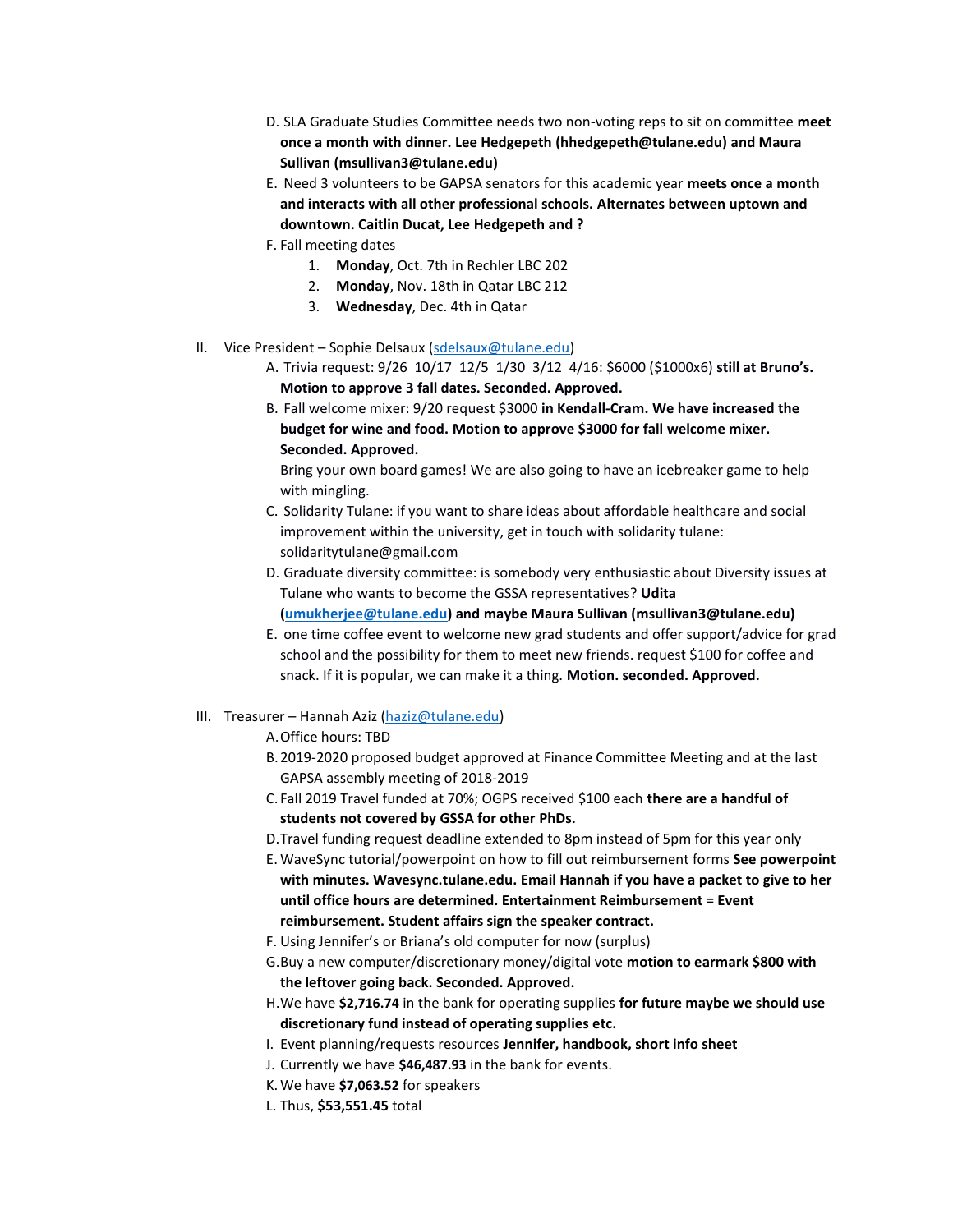# M. Event Requests

| <b>Department</b> | <b>Event Title</b> | <b>Date</b> | <b>Amount</b>    | <b>Expense</b>    | <b>Expected</b>   | Per    |
|-------------------|--------------------|-------------|------------------|-------------------|-------------------|--------|
|                   |                    |             | <b>Requested</b> |                   | <b>Attendance</b> | person |
|                   |                    |             |                  | small gelatos     |                   |        |
|                   |                    |             |                  | for the first 10  |                   |        |
|                   | WiSE Ice Cream     |             |                  | grad students     |                   |        |
| Physics - GSSA    | Social             | 10/1/2019   |                  | 50 in attendance  | 25 grads and +1s  | \$5    |
|                   | Math Graduate      |             |                  |                   |                   |        |
| Mathematics -     | Student            |             |                  |                   |                   |        |
| <b>GSSA</b>       | Colloquium         | 9/10/2019   |                  | 60 Food and Soda  | 20                | \$3    |
|                   | Graduate           |             |                  |                   |                   |        |
| Mathematics -     | Student            |             |                  |                   |                   |        |
| <b>GSSA</b>       | Colloquium         | 9/24/2019   |                  | 60 Food and Soda  | 20                | \$3    |
|                   | Math Graduate      |             |                  |                   |                   |        |
| Mathematics -     | Student            |             |                  |                   |                   |        |
| <b>GSSA</b>       | Colloquium         | 10/8/2019   |                  | 60 Food and Soda  | 20                | \$3    |
|                   | Math Graduate      |             |                  |                   |                   |        |
| Mathematics -     | Student            |             |                  |                   |                   |        |
| <b>GSSA</b>       | Colloquium         | 10/22/2019  |                  | 60 Food and Soda  | 20                | \$3    |
|                   | Math Graduate      |             |                  |                   |                   |        |
| Mathematics -     | Student            |             |                  |                   |                   |        |
| GSSA              | Colloquium         | 11/5/2019   |                  | 60 Food and Soda  | 20                | \$3    |
|                   | Math Graduate      |             |                  |                   |                   |        |
| Mathematics -     | Student            |             |                  |                   |                   |        |
| GSSA              | Colloquium         | 11/19/2019  |                  | 60 Food and Soda  | 20                | \$3    |
| Ecology &         |                    |             |                  |                   |                   |        |
| Evolutionary      |                    |             |                  | Coffee and        |                   |        |
| Biology - GSSA    | Ecolunch           | 9/6/2019    |                  | 60 Snacks         | 30                | \$2    |
| Ecology &         |                    |             |                  |                   |                   |        |
| Evolutionary      |                    |             |                  | Coffee and        |                   |        |
| Biology - GSSA    | Ecolunch           | 9/13/2019   |                  | 60 snacks         | 30                | \$2    |
| Ecology &         |                    |             |                  |                   |                   |        |
| Evolutionary      |                    |             |                  | Coffee and        |                   |        |
| Biology - GSSA    | Ecolunch           | 9/20/2019   |                  | 60 Snacks         | 30                | \$2    |
| Ecology &         |                    |             |                  |                   |                   |        |
| Evolutionary      |                    |             |                  | Coffee and        |                   |        |
| Biology - GSSA    | Ecolunch           | 10/4/2019   |                  | 60 Snacks         | 30                | \$2    |
|                   | Departmental       |             |                  | Pizza (4) from    |                   |        |
|                   | Meeting/Physic     |             |                  | Domino's, or      |                   |        |
| Physics - GSSA    | s Journal Club     | 9/24/2019   |                  | 70 other foods    | 20                | \$3.50 |
| Physics - GSSA    | Departmental       | 10/22/2019  |                  | 70 Pizza (4) from | 20                | \$3.50 |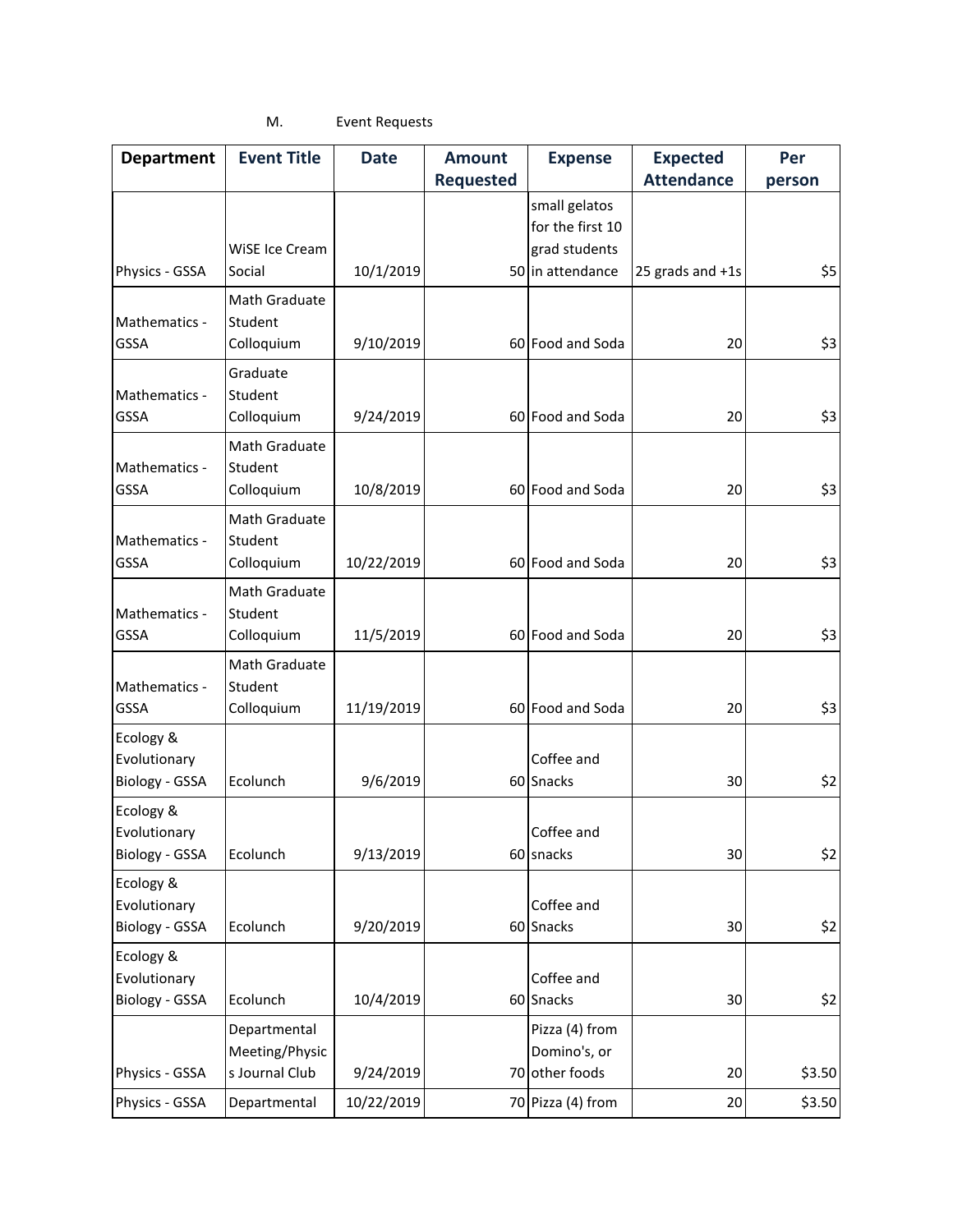|                                             | Meeting/Physic<br>s Journal Club                                                                       |            | Domino's,<br>and/or other<br>foods                                                                          |                                                                           |         |
|---------------------------------------------|--------------------------------------------------------------------------------------------------------|------------|-------------------------------------------------------------------------------------------------------------|---------------------------------------------------------------------------|---------|
| Physics - GSSA                              | Departmental<br>Meeting/Physic<br>s Journal Club                                                       | 11/19/2019 | Pizza (4) from<br>Domino's,<br>and/or other<br>70 foods                                                     | 20                                                                        | \$3.50  |
| Physics - GSSA                              | WiSE Fall<br>Kickoff --<br>Uptown                                                                      | 9/11/2019  | Snacks and<br>non-alcoholic<br>beverages<br>from Trader<br>100 Joe's                                        | ~30 grads (drop-<br>in event)                                             | \$3.33  |
| Mathematics -<br><b>GSSA</b>                | Math Graduate<br>Student End of<br>Semester<br>Celebration                                             | 12/3/2019  | 120 Food and Soda                                                                                           | 20                                                                        | \$6     |
| Cell & Molecular Business<br>Biology - GSSA | $CMB - ATCG$<br>Meeting                                                                                | 9/23/2019  | Pizza and Non-<br>alcoholic<br>beverages<br>from Papa<br>$120$ johns                                        | 15-18 people                                                              | \$6.67  |
| Physics - GSSA                              | Monthly<br>meeting 2                                                                                   | 10/9/2019  | Pizza, fruits,<br>pastries and<br>$150$ sodas                                                               | Undergraduate<br>women (4),<br>Graduate<br>women (8),<br>Faculties (4)    | \$9.38  |
| Ecology &<br>Evolutionary<br>Biology - GSSA | October<br>Department<br>Meeting                                                                       | 10/14/2019 | 150 Food (Ba Chi)                                                                                           | 40                                                                        | \$3.75  |
| Ecology &<br>Evolutionary<br>Biology - GSSA | November<br>Department<br>Meeting                                                                      | 10/21/2019 | 150 Food (Ba Chi)                                                                                           | 40                                                                        | \$3.75  |
| Philosophy -<br>GSSA                        | S.O.W.R.I.T.E.<br>(Self-Organized<br>Writers<br>Responding<br>Intelligently to<br>Entrophy)<br>Meeting | 9/10/2019  | Meals or<br>platters will be<br>purchased<br>from a meal<br>delivery<br>$160$ service (e.g.<br>120 Grubhub) | 11, graduate<br>students &<br>department's<br>graduate<br>student advisor | \$14.55 |
| Philosophy -<br>GSSA                        | SOWRITE<br>meeting                                                                                     | 9/16/2019  | Meals &<br>160 platters from a<br>120 meal delivery                                                         | 11, grad<br>students &<br>graduate                                        | \$14.55 |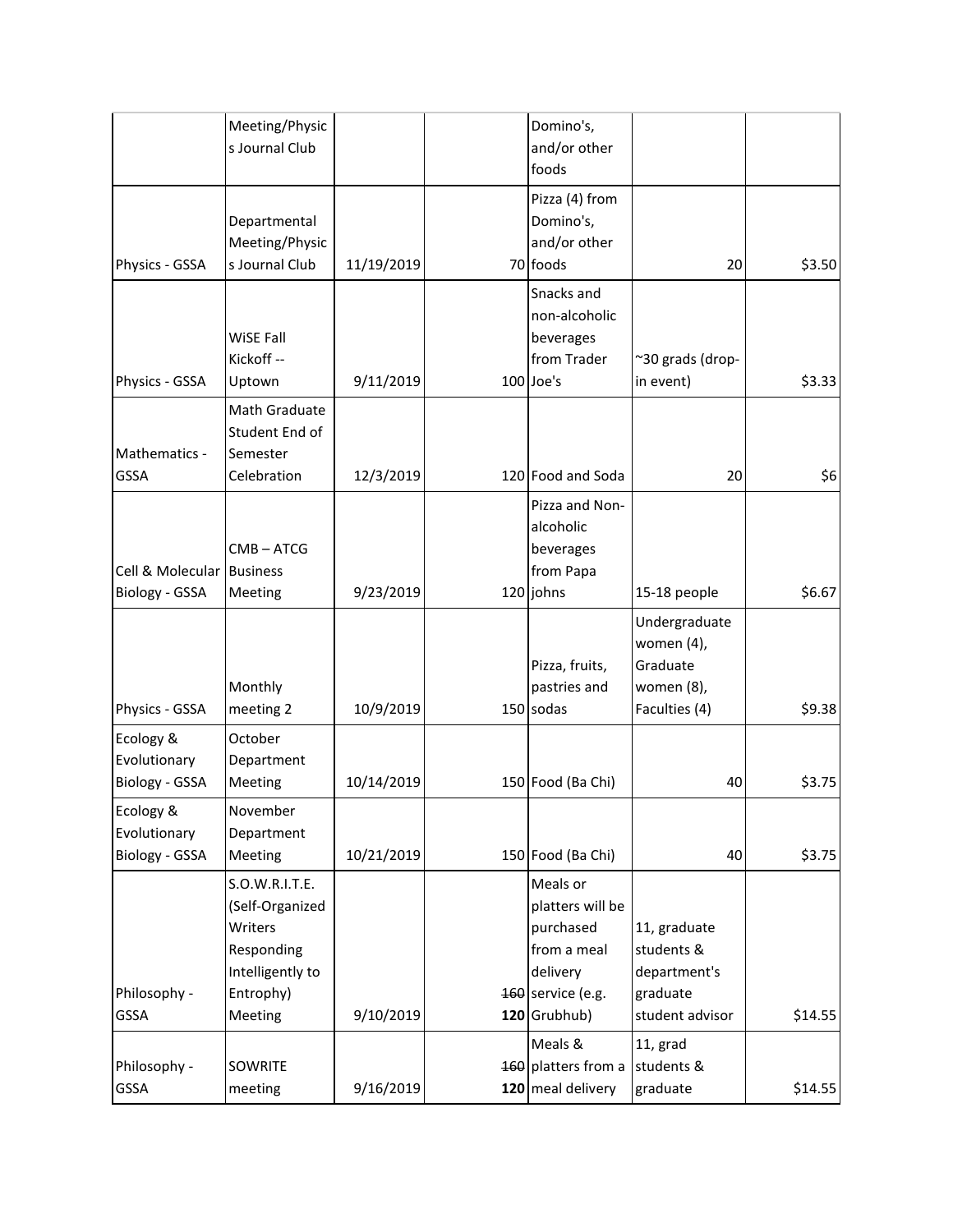| Philosophy -<br><b>GSSA</b>                                | SOWRITE<br>meeting                        | 9/30/2019              | 160 during our<br>120 midway break.<br>Meals &<br>platters from a<br>meal delivery<br>service (e.g. | students & grad<br>student advisor                                                      | \$14.55           |
|------------------------------------------------------------|-------------------------------------------|------------------------|-----------------------------------------------------------------------------------------------------|-----------------------------------------------------------------------------------------|-------------------|
| Philosophy -                                               | SOWRITE                                   |                        | Grubhub) to<br>eat while we<br>write and<br>160 during our                                          | 11; grad<br>students & grad                                                             |                   |
| <b>GSSA</b><br>Earth &<br>Environmental<br>Sciences - GSSA | meeting<br><b>ESGA monthly</b><br>meeting | 10/7/2019<br>10/2/2019 | 120 midway break.<br>Pizza from<br>Mellow<br>Mushroom for<br>26 grad<br>220 students                | faculty advisor<br>26 (Grad<br>students from<br>Earth and<br>Environmental<br>sciences) | \$14.55<br>\$8.46 |
| Biomedical<br>Engineering -<br>GSSA                        | Dat Dog: Post<br>Qual<br>Celebration      | 6/12/2020              | Hot Dog,<br><b>French Fries</b><br>and<br>nonalcoholic<br>beverage, 1 of<br>250 each per            | 22 (grad<br>students, +1 of<br>grads)                                                   | \$11.36           |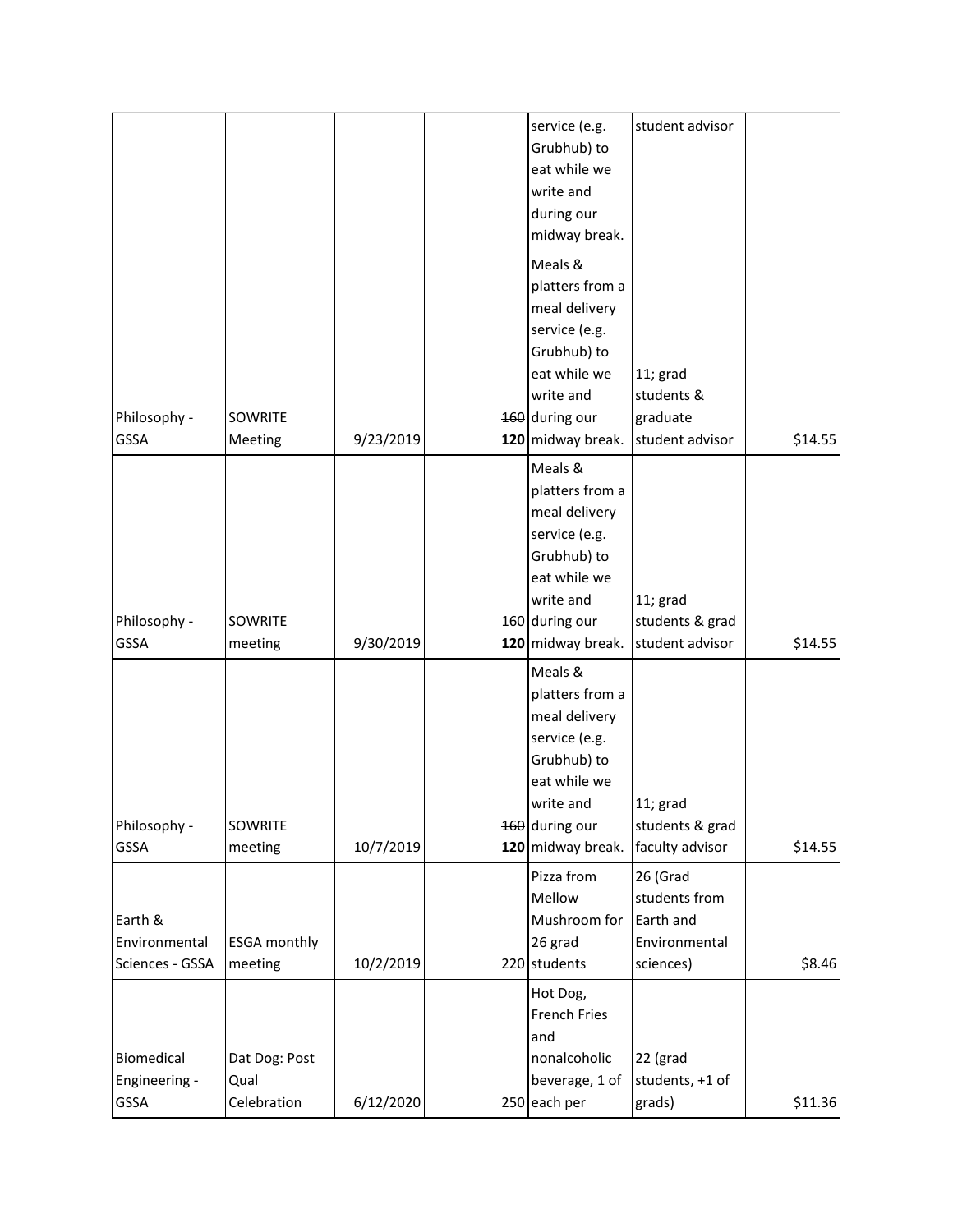|                                            |                         |                                  |            | attendee                                        |                                                          |         |
|--------------------------------------------|-------------------------|----------------------------------|------------|-------------------------------------------------|----------------------------------------------------------|---------|
|                                            |                         |                                  |            |                                                 | 150 (SSE and<br>Liberal Arts grad<br>students, grad      |         |
|                                            |                         |                                  |            | Indian food for                                 | students from                                            |         |
| Biomedical                                 |                         |                                  |            | 150 people                                      | other schools,                                           |         |
| Engineering -                              |                         |                                  |            | (Nola Desi                                      | professionals, fac                                       |         |
| <b>GSSA</b>                                | DesiVaganza             | 10/25/2019                       |            | 250 kitchen)                                    | ulties, staff)                                           | \$1.67  |
| Chemistry -<br><b>GSSA</b>                 | Department<br>Meeting   | 10/2/2019                        |            | 250 Food and Soda                               | 40                                                       | \$6.25  |
| Ecology &<br>Evolutionary                  | September<br>department |                                  |            |                                                 |                                                          |         |
| Biology - GSSA                             | meeting                 | 9/9/2019                         |            | 150 Food (Ba Chi)                               | 40                                                       | \$6.25  |
|                                            |                         | Total w/                         |            |                                                 |                                                          |         |
|                                            |                         | events                           |            |                                                 |                                                          |         |
|                                            |                         | under \$250                      | \$3,670.00 |                                                 |                                                          |         |
| Biomedical<br>Engineering -<br><b>GSSA</b> | Fall BBQ                | 10/11/2019                       |            | Itemized<br>Document sent<br>858.5 to treasurer | 65 (grad<br>students, +1 of<br>grads, staff,<br>faculty) | \$14.31 |
|                                            |                         | Total w/<br>events over<br>\$250 | \$4,528.50 |                                                 |                                                          |         |

**Should we be capping how much you can ask for per meeting? Discussion about Philosophy. Seems like high amount per person. They have dietary restrictions and they are trying to get investment in their department. They have a low completion rate and lack of culture in the department. While 11 people regularly come now, they hope that food will bring in more people for these writing blocks to build the support in the community. Currently, their advisor is paying out of pocket for this. They have never asked for money in recent years. It still seems like quite a bit and there can be things done to cut the costs. Compromise? Motion to change philosophy from \$160 to \$120. Seconded. Approved.**

**Motion to slate under \$250. Seconded. Approved. Motion to approve slate. Seconded. Approved.**

**Motion to approve over \$250. Seconded. Approved.**

| <b>Item</b>        | Vendor       | Price                 | Number<br>Served | Price/Person | Quantity | Cost     |
|--------------------|--------------|-----------------------|------------------|--------------|----------|----------|
| <b>Pulled Pork</b> | Blue Oak BBQ | 14.00<br>S            | 3                | \$4.67       | 22       | \$308.00 |
| Mac n' Cheese      | Blue Oak BBQ | 84.00<br>S.           | 50               | \$1.68       | 1.5      | \$126.00 |
| <b>Baked Beans</b> | Blue Oak BBQ | 42.00<br><sup>S</sup> | 25               | \$1.68       |          | \$84.00  |
| Potato Salad       | Blue Oak BBQ | S<br>42.00            | 25               | \$1.68       |          | 84.00    |

**Itemized Expenses for the Biomedical Engineering & Bioinnovation Fall BBQ**